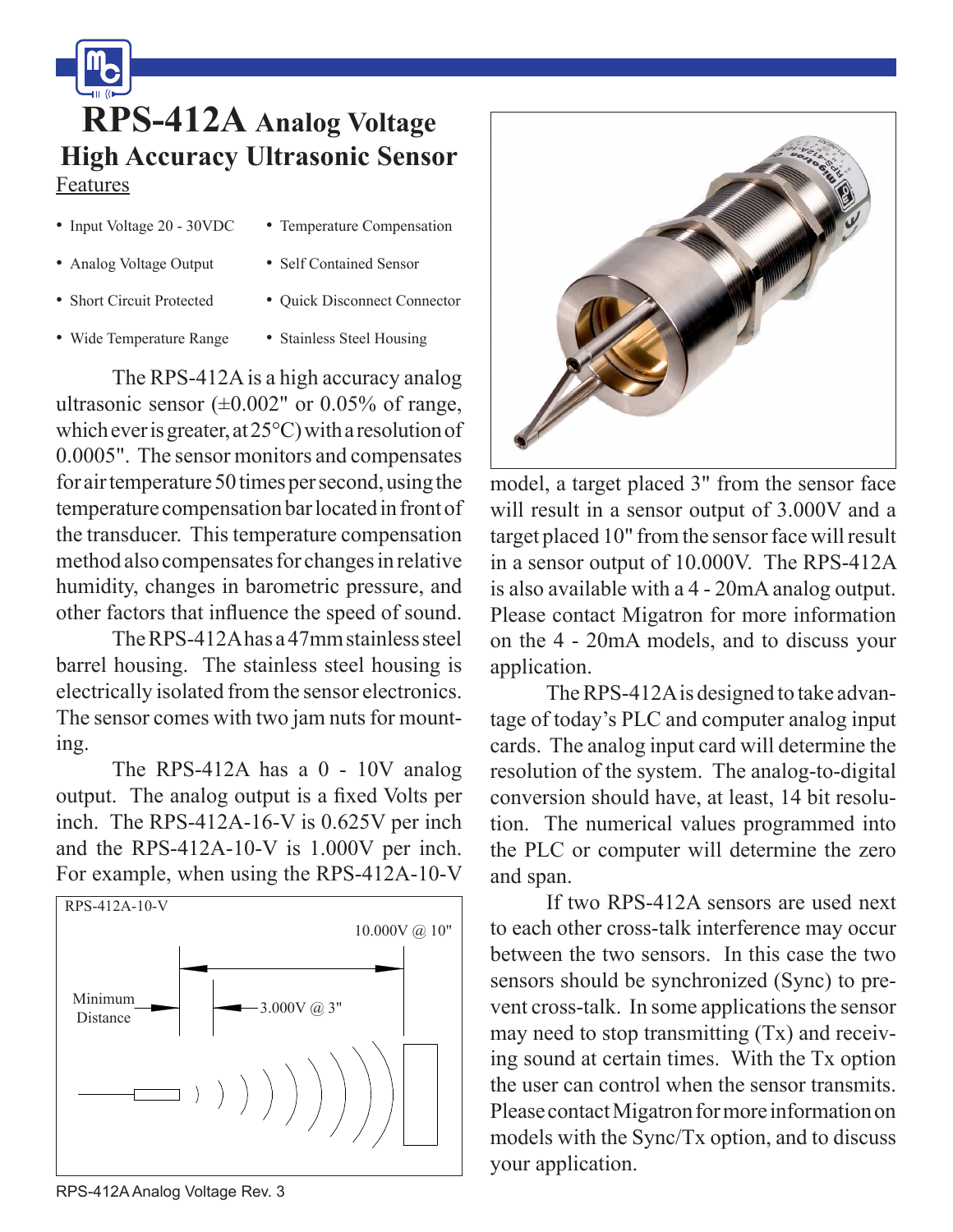# RPS-412A Setup, Calibration & Wiring Instructions

# **Air Temperature:**

The air temperature between the sensor and target must be constant. Any variations in air temperature will compromise the accuracy of the sensor. The sensor can compensate for changes in air temperature provided the air temperature is constant between the sensor and target. If the air temperature varies between the sensor and target the sensor cannot compensate for the temperature variation. For example: If the air temperature is 20°C from the sensor face to 5", and the air temperature is 25°C from 5" to 10". The sensor will compensate for the 20°C air temperature, and ignore the 25°C air temperature.

### **Sensor Alignment:**

The sensor must be properly aligned to obtain the best accuracy. In general the target should be perpendicular to the center line of the sensor. To align the sensor manually place the target you will be measuring at the farthest distance it will be from the sensor. Monitor the color of the LED on the sensor (green is no signal, light red is a weak signal, and bright red is a strong signal) align the sensor, so the LED is the brightest red color you can get. This will be the optimum alignment of the sensor. TRIAL MODE = a valid license wird property of this property of the keywords property of this PDF for more information.<br>This PDF for more information.

# **Calibration:**

The sensor comes pre calibrated from the factory. The sensor may also be re-calibrated in the field. Follow the steps below to re-calibrate.

- 1. Check Sensor Alignment before calibration, see Sensor Alignment above.
- 2. P1 must be adjusted first.
- 3. Place the target at the near distance (closest distance target will get to sensor). Measure the distance from the target to the temperature compensation bar. **(Do not touch the face of the transducer.)**

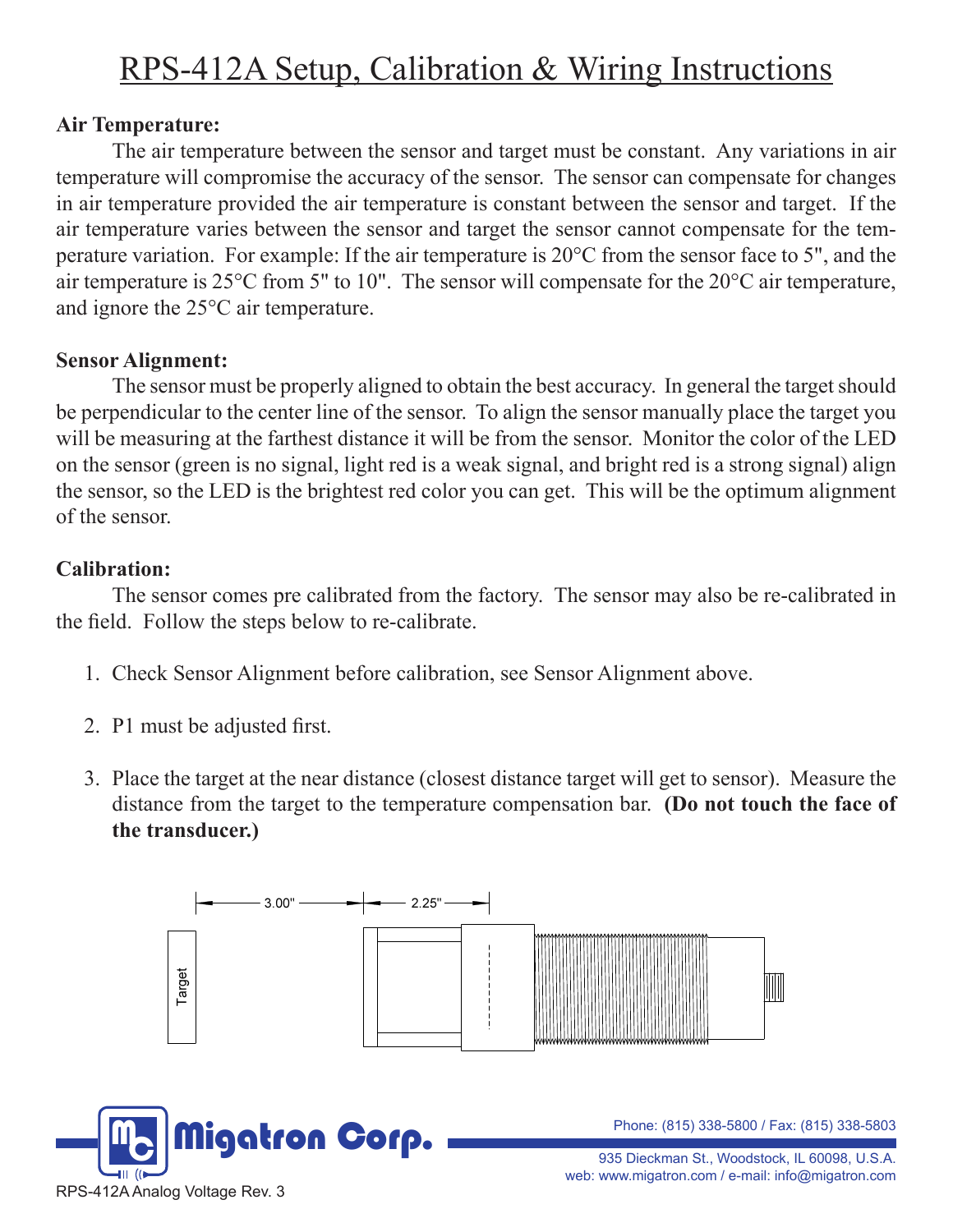

4. Calculate the voltage for the near distance. Add 2.25" to the measured distance and then multiply by the volts per inch. Adjust P1 for the calculated voltage.

> **RPS-412A-10-V:**  $2.25'' + 3.00'' = 5.25'' \times 1.000$ V/" =  $5.250$ V **RPS-412A-16-V:**  $2.25'' + 3.00'' = 5.25''$  x  $0.625V''' = 3.281V$

5. Place the target at the far distance (farthest distance target will be from sensor). Measure the distance from the target to the temperature compensation bar. **(Do not touch the face of the transducer.)**



6. Calculate the voltage for the far distance. Add 2.25" to the measured distance and then multiply by the volts per inch. Adjust P2 for the calculated voltage.

**RPS-412A-10-V:** 2.25" + 6.75" = 9.00" x 1.000V/" = 9.000V

**RPS-412A-16-V:** 2.25" + 6.75" =  $9.00$ " x 0.625V/" =  $5.625V$ 

7. Repeat the adjustment of P1 and P2 one or more times to achieve the best accuracy.

### **Wiring:**

The RPS-412A has three ground (GND) wires. Power GND and Analog Signal GND are connected together inside the sensor. However, when installing the sensor it is important to connect the Power GND to the power supply GND and Analog Signal GND to the minus input of the PLC. This configuration is intended to keep GND currents associated with powering the sensor on the Power GND wire while maintaining a clean GND connection for the Analog Signal via the Analog Signal GND.

The third GND is Case GND. The stainless steel housing (case) is connected to the metal shell of the M12 receptacle, located on the back of the sensor. By using a shielded M12 cable, with the shield connected to the coupling nut of the cable, the case can be grounded with the drain wire from the shielded M12 cable. Other grounding configurations are possible, and may need to be explored if GND noise is interfering with the operation of the sensor.